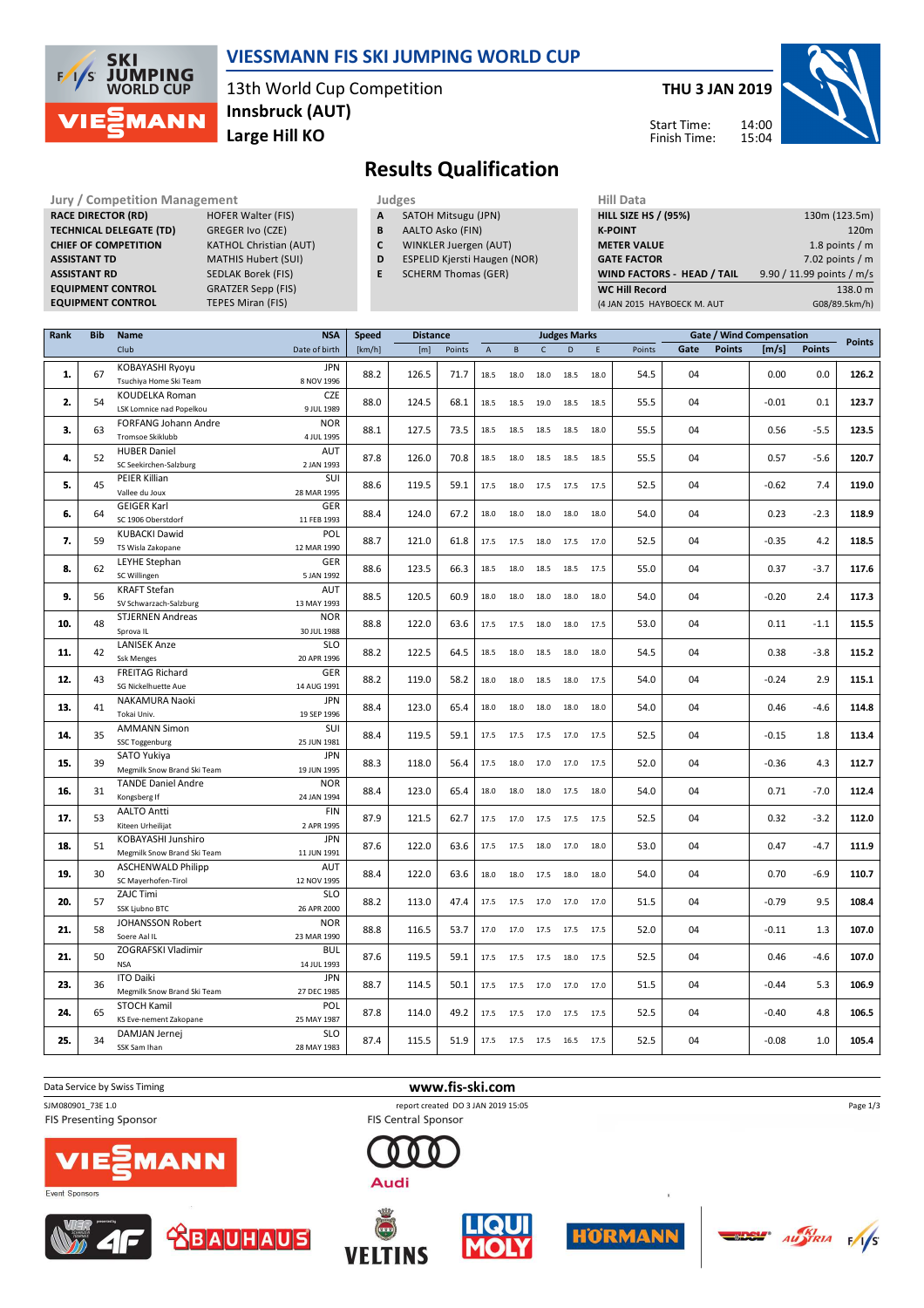

#### **VIESSMANN FIS SKI JUMPING WORLD CUP**

13th World Cup Competition **Large Hill KO Innsbruck (AUT)**

**THU 3 JAN 2019**





## **Results Qualification**

|     | <b>Bib</b>     | <b>Name</b>                                                | <b>NSA</b>               | <b>Speed</b><br><b>Distance</b> |       |        |                           |              |              | <b>Judges Marks</b> |      |        |      |               | Gate / Wind Compensation |               | <b>Points</b> |
|-----|----------------|------------------------------------------------------------|--------------------------|---------------------------------|-------|--------|---------------------------|--------------|--------------|---------------------|------|--------|------|---------------|--------------------------|---------------|---------------|
|     |                | Club                                                       | Date of birth            | [km/h]                          | [m]   | Points | $\boldsymbol{\mathsf{A}}$ | $\, {\bf B}$ | $\mathsf{C}$ | D                   | E    | Points | Gate | <b>Points</b> | [m/s]                    | <b>Points</b> |               |
| 26. | 37             | <b>HAYBOECK Michael</b><br>UVB Hinzenbach-Oberoesterreich  | AUT<br>5 MAR 1991        | 88.6                            | 113.0 | 47.4   | 17.0                      | 17.5         | 16.5         | 17.0                | 17.0 | 51.0   | 04   |               | $-0.57$                  | 6.8           | 105.2         |
| 27. | 28             | <b>AIGNER Clemens</b>                                      | <b>AUT</b>               | 88.5                            | 118.0 | 56.4   | 17.5                      | 17.5         | 17.0         | 17.5                | 17.5 | 52.5   | 04   |               | 0.40                     | $-4.0$        | 104.9         |
|     |                | SV Innsbruck-Bergisel-Tirol                                | 2 FEB 1993<br><b>NOR</b> |                                 |       |        |                           |              |              |                     |      |        |      |               |                          |               |               |
| 28. | 49             | <b>GRANERUD Halvor Egner</b><br>Asker Skiklubb             | 29 MAY 1996              | 88.5                            | 118.0 | 56.4   | 17.0                      | 17.0         | 17.0         | 17.5                | 17.5 | 51.5   | 04   |               | 0.31                     | $-3.1$        | 104.8         |
|     |                | <b>WOLNY Jakub</b>                                         | POL                      |                                 |       |        |                           |              |              |                     |      |        |      |               |                          |               |               |
| 28. | 46             | <b>LKS Klimczok Bystra</b>                                 | 15 MAY 1995              | 88.2                            | 115.0 | 51.0   | 17.0                      |              | 17.5 17.0    | 17.5                | 17.5 | 52.0   | 04   |               | $-0.15$                  | 1.8           | 104.8         |
|     |                | <b>SCHMID Constantin</b>                                   | GER                      |                                 |       |        |                           |              |              |                     |      |        |      |               |                          |               |               |
| 30. | 27             | Wsv Oberaudorf                                             | 27 NOV 1999              | 88.4                            | 116.0 | 52.8   | 17.5                      | 17.5         | 17.5         | 17.5                | 17.0 | 52.5   | 04   |               | 0.17                     | $-1.7$        | 103.6         |
| 31. | 66             | <b>ZYLA Piotr</b>                                          | POL                      | 88.5                            | 115.5 | 51.9   | 17.0                      | 17.0         | 17.0         | 17.5                | 17.0 | 51.0   | 04   |               | 0.11                     | $-1.1$        | 101.8         |
|     |                | WSS Wisla                                                  | 16 JAN 1987              |                                 |       |        |                           |              |              |                     |      |        |      |               |                          |               |               |
| 32. | 60             | <b>EISENBICHLER Markus</b><br><b>TSV Siegsdorf</b>         | GER<br>3 APR 1991        | 87.8                            | 116.0 | 52.8   | 17.0                      | 17.0         | 17.0         | 16.5                | 17.0 | 51.0   | 04   |               | 0.23                     | $-2.3$        | 101.5         |
|     |                | SIEGEL David                                               | GER                      |                                 |       |        |                           |              |              |                     |      |        |      |               |                          |               |               |
| 32. | 44             | SV Baiersbronn                                             | 28 AUG 1996              | 87.9                            | 110.0 | 42.0   | 16.5                      | 16.5         | 16.0         | 17.0                | 16.5 | 49.5   | 04   |               | $-0.83$                  | 10.0          | 101.5         |
|     |                | <b>HULA Stefan</b>                                         | POL                      |                                 |       |        |                           |              |              |                     |      |        |      |               |                          |               |               |
| 34. | 33             | KS Eve-nement Zakopane                                     | 29 SEP 1986              | 88.1                            | 115.5 | 51.9   | 17.0                      | 17.5         | 16.5         | 17.5                | 17.0 | 51.5   | 04   |               | 0.24                     | $-2.4$        | 101.0         |
| 35. | 47             | <b>FANNEMEL Anders</b>                                     | <b>NOR</b>               | 88.7                            | 115.0 | 51.0   | 17.0                      | 17.0         | 17.0         | 17.0                | 16.0 | 51.0   | 04   |               | 0.11                     | $-1.1$        | 100.9         |
|     |                | Hornindal II                                               | 13 MAY 1991              |                                 |       |        |                           |              |              |                     |      |        |      |               |                          |               |               |
| 36. | 61             | <b>KLIMOV Evgeniy</b>                                      | <b>RUS</b>               | 88.3                            | 114.0 | 49.2   | 17.0                      | 17.0         | 17.0         | 17.0                | 17.0 | 51.0   | 04   |               | $-0.03$                  | 0.4           | 100.6         |
|     |                | GBU TSTOVS Moskovskaya obl Start Pe<br><b>SEMENIC Anze</b> | 3 FEB 1994<br><b>SLO</b> |                                 |       |        |                           |              |              |                     |      |        |      |               |                          |               |               |
| 37. | 26             | <b>NSK TRZIC FMG</b>                                       | 1 AUG 1993               | 88.3                            | 113.0 | 47.4   | 17.0                      | 17.0         | 16.5         | 17.0                | 17.0 | 51.0   | 04   |               | $-0.07$                  | 0.8           | 99.2          |
|     |                | <b>HOERL Jan</b>                                           | <b>AUT</b>               |                                 |       |        |                           |              |              |                     |      |        |      |               |                          |               |               |
| 37. | $\overline{4}$ | SC Bischofshofen                                           | 16 OCT 1998              | 87.7                            | 109.5 | 41.1   | 16.5                      | 16.5         | 16.5         | 16.5                | 16.5 | 49.5   | 04   |               | $-0.72$                  | 8.6           | 99.2          |
| 39. | 32             | <b>BICKNER Kevin</b>                                       | <b>USA</b>               | 88.3                            | 117.0 | 54.6   | 16.0                      | 16.5         | 15.5         | 15.0                | 16.5 | 48.0   | 04   |               | 0.40                     | $-4.0$        | 98.6          |
|     |                | Norge Ski Club                                             | 23 SEP 1996              |                                 |       |        |                           |              |              |                     |      |        |      |               |                          |               |               |
| 40. | 18             | <b>KASAI Noriaki</b><br>Tsuchiya Home Ski Team             | <b>JPN</b><br>6 JUN 1972 | 88.2                            | 113.0 | 47.4   | 17.0                      | 17.5         | 17.0         | 17.0                | 17.5 | 51.5   | 04   |               | 0.04                     | $-0.4$        | 98.5          |
|     |                | <b>KOZISEK Cestmir</b>                                     | <b>CZE</b>               |                                 |       |        |                           |              |              |                     |      |        |      |               |                          |               |               |
| 41. | 21             | LSK Lomnice nad Popelkou                                   | 9 NOV 1991               | 88.0                            | 114.0 | 49.2   | 16.5                      | 16.0         | 16.0         | 16.0                | 16.5 | 48.5   | 04   |               | 0.11                     | $-1.1$        | 96.6          |
|     |                | PAVLOVCIC Bor                                              | <b>SLO</b>               |                                 |       |        |                           |              |              |                     |      |        |      |               |                          |               |               |
| 41. | 14             | Nd Ratece planica                                          | 27 JUN 1998              | 88.0                            | 113.0 | 47.4   | 17.5                      | 17.0         | 16.5         | 16.5                | 17.0 | 50.5   | 04   |               | 0.13                     | $-1.3$        | 96.6          |
| 43. | 15             | <b>TKACHENKO Sergey</b>                                    | KAZ                      | 87.9                            | 113.0 | 47.4   | 16.5                      | 16.0         | 15.5         | 16.0                | 16.5 | 48.5   | 04   |               | $-0.04$                  | 0.5           | 96.4          |
|     |                | Ski Club VKO                                               | 8 JUN 1999               |                                 |       |        |                           |              |              |                     |      |        |      |               |                          |               |               |
| 44. | 12             | <b>JUSTIN Rok</b><br>SSD Stol Zirovnica                    | <b>SLO</b><br>6 APR 1993 | 88.5                            | 109.0 | 40.2   | 16.5                      | 17.0         | 16.0         | 17.0                | 16.5 | 50.0   | 04   |               | $-0.40$                  | 4.8           | 95.0          |
|     |                | POLASEK Viktor                                             | <b>CZE</b>               |                                 |       |        |                           |              |              |                     |      |        |      |               |                          |               |               |
| 45. | 38             | Sk Nove mesto na morave                                    | 18 JUL 1997              | 88.2                            | 109.5 | 41.1   | 16.5                      | 16.5         | 16.5         | 16.5                | 16.5 | 49.5   | 04   |               | $-0.34$                  | 4.1           | 94.7          |
|     | 40             | <b>FETTNER Manuel</b>                                      | <b>AUT</b>               | 88.9                            |       | 38.4   |                           |              |              |                     |      |        | 04   |               |                          |               |               |
| 46. |                | SV Innsbruck-Bergisel-Tirol                                | 17 JUN 1985              |                                 | 108.0 |        | 16.5                      | 16.5         | 16.0         | 16.5                | 16.5 | 49.5   |      |               | $-0.41$                  | 4.9           | 92.8          |
| 47. | 55             | <b>WELLINGER Andreas</b>                                   | GER                      | 88.2                            | 110.0 | 42.0   | 17.0                      | 17.0         | 16.5         | 16.5                | 16.5 | 50.0   | 04   |               | $-0.03$                  | 0.4           | 92.4          |
|     |                | <b>Sc Ruhpolding</b>                                       | 28 AUG 1995              |                                 |       |        |                           |              |              |                     |      |        |      |               |                          |               |               |
| 48. | 19             | <b>SCHULER Andreas</b><br>Einsiedeln                       | SUI<br>30 DEC 1995       | 88.1                            | 111.5 | 44.7   | 16.5                      |              | 17.0 16.5    | 16.5                | 17.0 | 50.0   | 04   |               | 0.29                     | $-2.9$        | 91.8          |
|     |                | ALAMOMMO Andreas                                           | <b>FIN</b>               |                                 |       |        |                           |              |              |                     |      |        |      |               |                          |               |               |
| 49. | 16             | Ounasvaaran Hiihtoseura                                    | 23 DEC 1998              | 88.0                            | 107.0 | 36.6   | 16.5                      | 16.5         | 16.0         | 16.5                | 16.5 | 49.5   | 04   |               | $-0.40$                  | 4.8           | 90.9          |
|     |                | <b>LEITNER Clemens</b>                                     | <b>AUT</b>               | 87.9                            | 110.0 | 42.0   | 16.5                      | 16.5         |              | 16.5                | 16.5 |        | 04   |               | 0.09                     | $-0.9$        |               |
| 50. | 1              | Nordic Team Absam-Tirol                                    | 7 NOV 1998               |                                 |       |        |                           |              | 16.0         |                     |      | 49.5   |      |               |                          |               | 90.6          |
|     |                |                                                            |                          |                                 |       |        |                           |              |              |                     |      |        |      |               |                          |               |               |
|     |                | Not qualified for 1st Round                                |                          |                                 |       |        |                           |              |              |                     |      |        |      |               |                          |               |               |
| 51. | 25             | <b>BOYD-CLOWES Mackenzie</b>                               | CAN                      | 88.4                            | 110.0 | 42.0   | 16.5                      | 17.5         | 16.5         | 16.5                | 17.0 | 50.0   | 04   |               | 0.16                     | $-1.6$        | 90.4          |

| .   |    |                                  |             |      |       |      |      |      |      |      |      |      |    |                                                            |        |      |
|-----|----|----------------------------------|-------------|------|-------|------|------|------|------|------|------|------|----|------------------------------------------------------------|--------|------|
| 51. | 25 | <b>BOYD-CLOWES Mackenzie</b>     | CAN         | 88.4 | 110.0 | 42.0 | 16.5 | 17.5 | 16.5 | 16.5 | 17.0 | 50.0 | 04 | 0.16<br>$-0.22$<br>2.6<br>$-0.31$<br>3.7<br>0.47<br>$-4.7$ | $-1.6$ | 90.4 |
|     |    | Altius Nordic Ski Club           | 13 JUL 1991 |      |       |      |      |      |      |      |      |      |    |                                                            |        |      |
| 52. | 22 | <b>TROFIMOV Roman Sergeevich</b> | <b>RUS</b>  | 87.8 | 107.5 | 37.5 | 16.5 | 16.5 | 16.0 | 16.5 | 16.5 | 49.5 | 04 |                                                            |        | 89.6 |
|     |    | Sdushor CSP N. Novgorod          | 19 NOV 1989 |      |       |      |      |      |      |      |      |      |    |                                                            |        |      |
| 53. | 13 | ZNISZCZOL Aleksander             | POL         | 87.9 | 107.0 | 36.6 | 16.0 | 16.5 | 15.5 | 16.5 | 16.5 | 49.0 | 04 |                                                            |        | 89.3 |
|     |    | WSS Wisla                        | 8 MAR 1994  |      |       |      |      |      |      |      |      |      |    |                                                            |        |      |
| 54. | 20 | <b>SCHIFFNER Markus</b>          | <b>AUT</b>  | 88.1 | 111.0 | 43.8 | 16.5 | 17.0 | 16.5 | 17.0 | 16.5 | 50.0 | 04 |                                                            |        | 89.1 |
|     |    | UVB Hinzenbach-Oberoesterreich   | 5 JUN 1992  |      |       |      |      |      |      |      |      |      |    |                                                            |        |      |
|     |    |                                  |             |      |       |      |      |      |      |      |      |      |    |                                                            |        |      |

**Data Service by Swiss Timing WWW.fis-ski.com** 

SJM080901\_73E 1.0 report created DO 3 JAN 2019 15:05<br>FIS Presenting Sponsor FIS Central Sponsor FIS Central Sponsor **FIS Presenting Sponsor** 











Audi





 $\frac{1}{\sqrt{5}}$